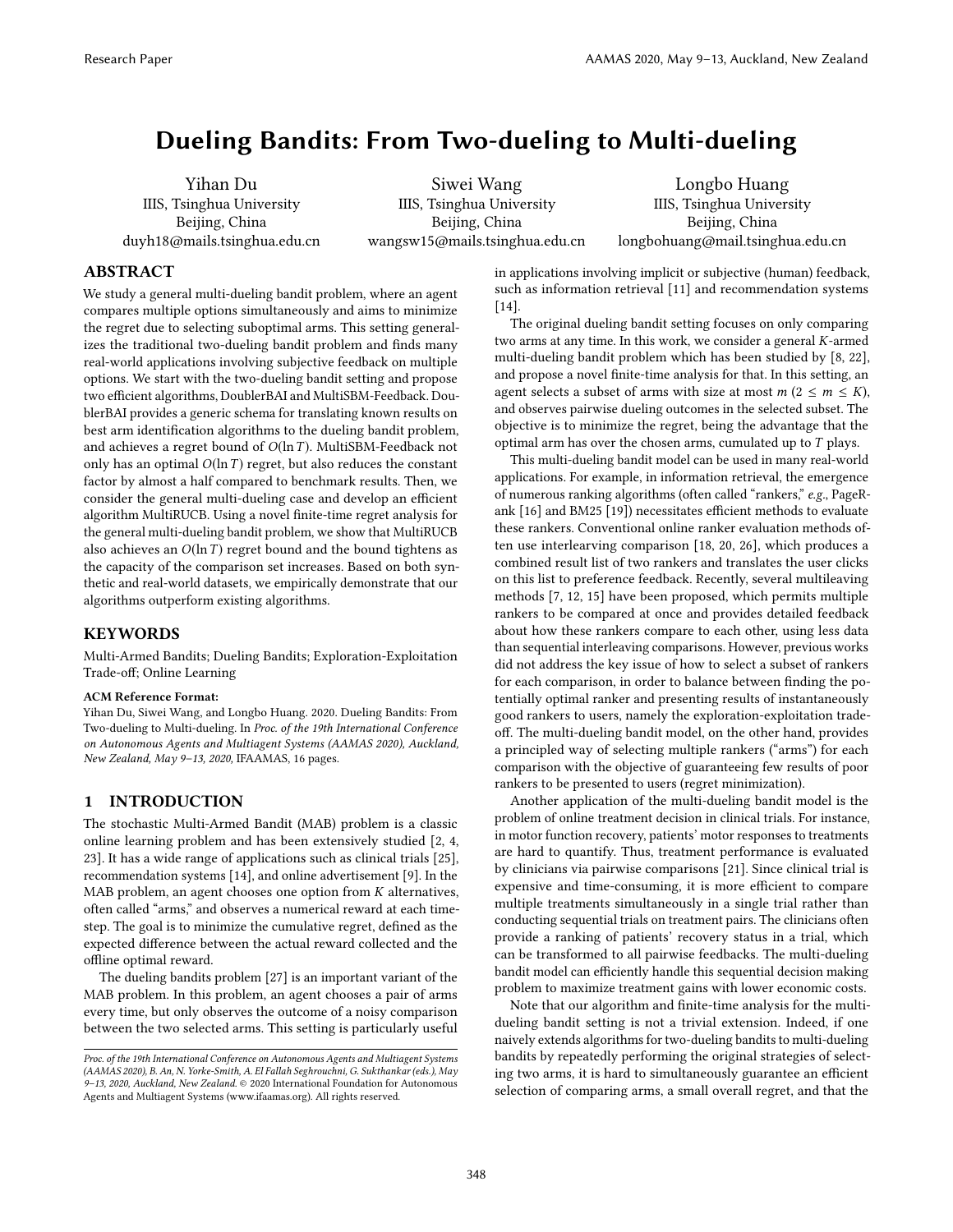regret improves as m increases, three desired features of efective algorithms.

To design efficient algorithms for our problem, we first revisit the original dueling bandit problem, and propose two efficient algorithms, called DoublerBAI and MultiSBM-Feedback. Our algorithms build upon the Doubler and MultiSBM algorithms in [\[3\]](#page-8-19), which reduces the dueling bandits problem to the conventional stochastic MAB problem. DoublerBAI incorporates Best Arm Identification (BAI) algorithms to the dueling bandit problem, and improves the regret bound of Doubler from  $O((\ln T)^2)$  to optimal  $O(\ln T)$ . MultiSBM-Feedback, on the other hand, not only has an optimal regret bound of  $O(\ln T)$ , but also reduces the constant factor of the logarithmic term by almost a half, compared to benchmark results. This regret bound is comparable with that of UCB [\[4\]](#page-8-1) in a standard MAB problem in terms of both order and factor. We then turn to the general formulation with comparing m arms, and propose an efficient algorithm, called MultiRUCB. We prove that MultiRUCB achieves an  $O(\ln T)$  regret, and the regret bound tightens as the size of the comparison set m increases, which cannot be achieved by directly applying existing two-dueling bandit solutions. This implies that given the ability of simultaneously comparing more arms, MultiRUCB efficiently exploits more information, and its performance boosts as such ability increases.

While there have been previous work on the multi-dueling bandit problem [\[8,](#page-8-8) [22\]](#page-8-9), to the best of our knowledge, this is the first work to provide a finite-time regret analysis for the general multi-dueling bandit problem. Moreover, we conduct experiments based on both the synthetic and real-world datasets [\[17\]](#page-8-20). The results demonstrate the superior performance of our algorithms over existing benchmarks.

# 2 PROBLEM SETTING

We consider a general K-armed multi-dueling bandit problem, where an agent is given a set of K arms, denoted by  $X := \{x_1, x_2,$  $..., x_K$ . At each time-step  $t \in \{1, 2, ..., T\}$ , the agent selects a subset  $\mathcal{A}_t$  ⊂  $X$  for comparison, where the size of  $\mathcal{A}_t$  is constrained by  $|\mathcal{A}_t| \leq m$  ( $2 \leq m \leq K$ ), and observes all pairwise dueling outcomes in  $\mathcal{A}_t$ . Specifically, dueling comparison works as follows [\[3\]](#page-8-19). Each arm  $x_i \in \mathcal{X}$  has a latent utility distribution in [0, 1] with expectation  $\mu(x_i)$ . Then, there is a link function  $\phi : [0, 1] \times [0, 1] \mapsto [0, 1]$ , based on which the probability that arm  $x_i$  beats arm  $x_j$  is given by  $p_{ij} = \phi(\mu(x_i), \mu(x_j))$ . The dueling outcome for arm *i* and arm *j* at every time is an independent Bernoulli random variable that takes value 1, representing arm *i* beats arm *j*, with probability  $p_{ij}$ .

As in [\[3\]](#page-8-19), in this paper, we focus on the following linear link function:<sup>[1](#page-0-0)</sup>

$$
\phi\big(\mu(x_i),\mu(x_j)\big):=\frac{\mu(x_i)-\mu(x_j)+1}{2}.
$$

We also assume without loss of generality that  $\mu(x_1) > \mu(x_2) \ge$ ...  $\geq \mu(x_K)$ . We use  $P := [p_{ij}]$ , whose *ij*-th entry is the preference probability  $p_{ij}$ , to denote the  $K \times K$  preference matrix .

For the multi-dueling bandit problem, the expected cumulative regret up to time  $T$  is defined to be:

$$
\mathbb{E}[R_T] := \sum_{t=1}^T \sum_{a \in \mathcal{A}_t} \frac{1}{|\mathcal{A}_t|} \Delta(x_1, a),
$$

where  $\Delta(x_i, x_j) := p_{ij} - \frac{1}{2} \in \left[-\frac{1}{2}, \frac{1}{2}\right]$  is a measure of the distinguishability between two arms. This regret measures the average advantage that the best arm has over the  $|\mathcal{A}_t|$  arms being chosen at each time-step t. This implies that an expected zero regret can be achieved if and only if  $\mathcal{A}_t = \{x_1\}$ . Note that when  $m = 2$ , our problem becomes the original two-dueling bandit problem. For ease of notation, below we write  $\Delta_{ij}$  for  $\Delta(x_i, x_j)$  and  $\Delta_i$  for  $\Delta(x_1, x_i)$ .

Note that our multi-dueling bandit formulation is diferent from [\[8\]](#page-8-8). In our setting, the algorithm can choose at most  $m$  different arms rather than an arbitrary subset of  $K$  arms at each time-step  $t$ . This scenario fits many practical applications better, as the number of arms being compared simultaneously is often constrained. While our multi-dueling bandit setting is the same to that in [\[22\]](#page-8-9), we are the first to provide a finite-time regret analysis for this problem.

# 3 ALGORITHMS FOR TWO-DUELING **BANDITS**

We first start from the special case when  $m = 2$ , i.e., the original twodueling bandit problem, $^2$  $^2$  and propose two efficient algorithms DoublerBAI and MultiSBM-Feedback for achieving an optimal regret. Our algorithms build upon the Doubler and MultiSBM algorithms in [\[3\]](#page-8-19).

# 3.1 DoublerBAI with Best Arm Identification Algorithms

To present our algorithm, we define a generic Best Arm Identification Machine (BAIM) as a procedure which performs a K-armed BAI algorithm with an internal timer and memory, e.g., LUCB [\[13\]](#page-8-21). A BAIM has five operations: Reset, Advance, Feedback, StopTest and Return. The Reset operation clears its state. The Advance operation decides the next arm to play. The Feedback operation updates its state with the observed information. The StopTest operation checks whether the internal BAI algorithm has terminated and the Return operation returns the identified best arm.

With the BAIM procedure above, Algorithm [1](#page-2-0) presents the formal definition of DoublerBAI. Generally speaking, we first divide the time horizon into exponentially growing epochs, motivated by the doubling trick [\[5,](#page-8-22) [6\]](#page-8-23). Then, in each epoch *i*, we fix one arm  $\bar{x}_i$ (the left arm) of the played duel  $(\bar{x}_i, y_t)$ , and adaptively choose the other arm  $y_t$  (the right arm) using an exploration-then-exploitation strategy.

In the stage of exploration (Lines 16-22), we choose the right arm  $y_t$  according to the sample strategy provided by S, the BAIM procedure, and feed back the dueling outcome  $b_t$  to S. Thus, S is actually estimating the probabilities of arms in  $X$  beating the fixed  $\bar{x}_i$  , and identifying the best arm. Once the internal BAI algorithm in S terminates and returns the identified best arm  $\hat{x}_i$  (Lines 20-22), we

<sup>&</sup>lt;sup>1</sup>We also extend our results to more general non-utility-based models [\[27\]](#page-8-6) in Section [5,](#page-5-0) and show numerical results for the extended models in our experiments.

<sup>&</sup>lt;sup>2</sup>When  $m = 2$ , having  $|\mathcal{A}_t| = 1$  is equivalent to selecting  $(a_0, a_0)$  (in this case  $\mathcal{A}_t$ only contains a single arm  $a_0$ ) in the original two-dueling bandit problem. Therefore, our setting reduces to the original two-dueling bandit problem when  $m = 2$ .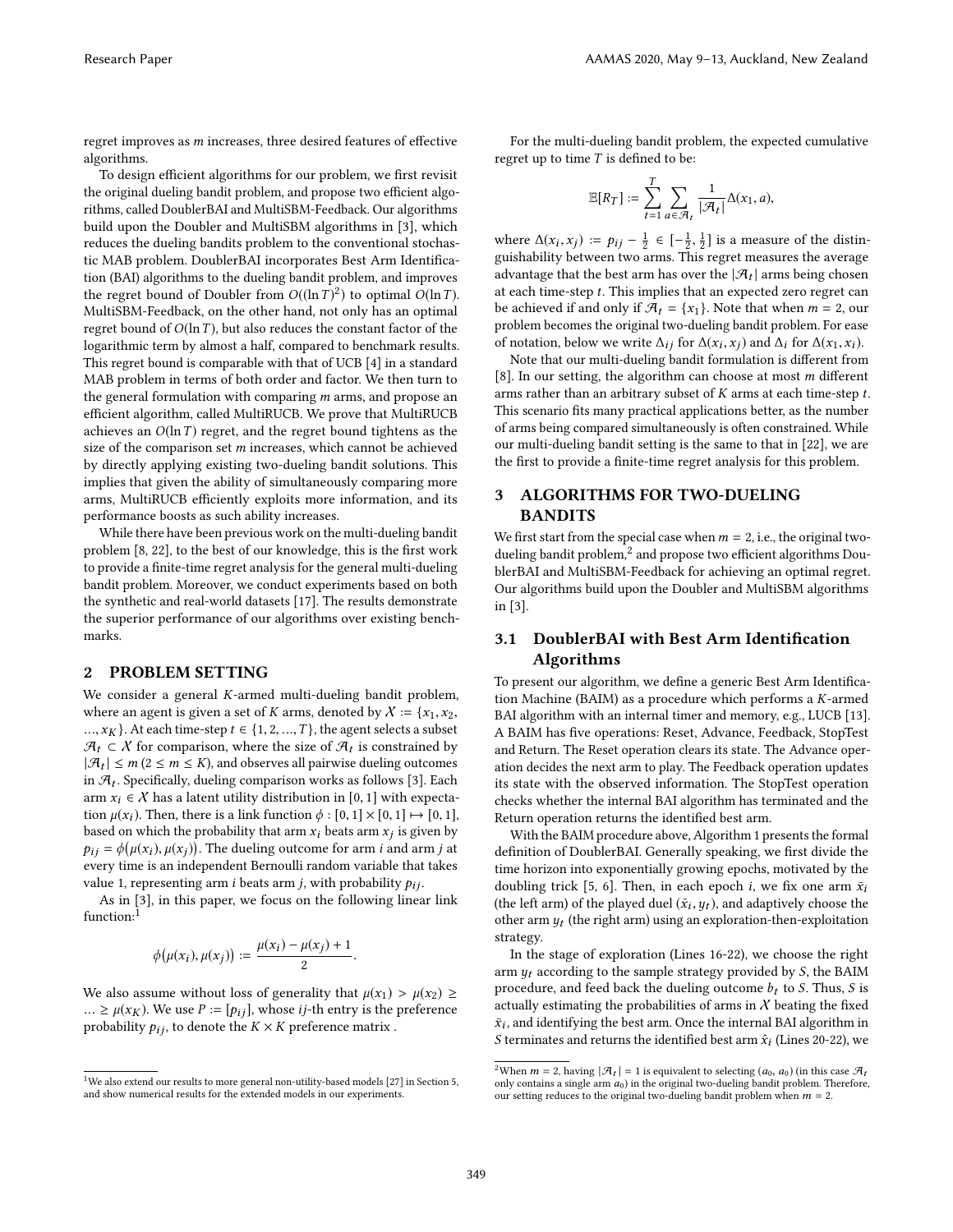<span id="page-2-0"></span>Algorithm 1: DoublerBAI **Input:** Exponentially growing sequence  $\{T_i\}_{i \in \mathbb{N}}$ , where  $T_i = \lfloor a^{b^i} \rfloor (a, b > 1)$ 1 S ← new BAIM over  $\chi$ ; 2 Set the identified best arm  $\hat{x}_i$  = NULL for all epoch  $i \in \{0, 1, ...\};$ 3 Set the length of epoch  $i \tau_i =\begin{cases} T_0, & i = 0 \ T_1 - T_1, & i > 0 \end{cases}$  $T_i - T_{i-1}, \quad i > 0$ ; <sup>4</sup> while true do 5  $\vert$  if  $\hat{x}_{i-1} \neq \text{NULL}$  then 6  $\bar{x}_i \leftarrow \hat{x}_{i-1};$ <sup>7</sup> else 8 Choose  $\bar{x}_i$  randomly from  $X$ ; 9 Reset(S,  $\delta_i = \frac{1}{\tau_{i+1}}$ ); 10  $\int$  for  $j = 1, ..., \tau_i$  do 11 **if**  $\hat{x}_i \neq \text{NULL}$  then  $12$  //exploit 13  $y_t \leftarrow \hat{x}_i;$ 14 | Play  $(\bar{x}_i, y_t)$ ;  $15$  else 16 | | //explore 17  $y_t \leftarrow \text{Advance}(S);$ 18 **Play**  $(\bar{x}_i, y_t)$  and observe the binary dueling outcome  $b_t$ ; 19 | Feedback $(S, b_t);$ 20 if  $StopTest(S)$ =true then 21  $\vert$   $\vert$   $\hat{x}_i \leftarrow$  Return(S); 22  $\vert$   $\vert$   $\vert$   $\tau$  $e^{\text{explore}} \leftarrow j;$ 23  $t \leftarrow t + 1;$ 24  $i \leftarrow i + 1;$ 

enter the exploitation stage (Lines 12-14) and  $y_t$  is chosen to be  $\hat{x}_i$ . For the choice strategy of the left arm  $\bar{x}_i$  (Lines 5-8), if S terminates and returns a best arm in the previous epoch, i.e.,  $\hat{x}_{i-1} \neq \text{NULL}$ , then we set  $\bar{x}_i$  to be the identified best arm  $\hat{x}_{i-1}$  found in the previous epoch. Otherwise, we simply choose  $\bar{x}_i$  randomly from X.

The key of DoublerBAI is to identify the best arm with high probability in each epoch and fix the left arm in the next epoch as the identified arm. The error probability of the BAIM in each epoch is set according to the length of the next epoch. This guarantees that the expected regret of the left arm is a constant and the regret of the right arms is bounded by the internal regret of the BAIM.

The following theorem provides the regret bound for Doubler-BAI.

<span id="page-2-1"></span>Theorem 3.1. Consider a K-armed utility-based two-dueling bandits game. Assume that the BAIM S in DoublerBAI has a sample complexity of  $O(H \ln(\frac{H}{\delta}))$ , where S outputs the best arm with probability at least  $1-\delta$ . Given an exponentially growing sequence  $\{T_i\}_{i\in\mathbb{N}}$ with parameters a,  $b > 1$ , i.e.,  $T_i = \lfloor a^{b^i} \rfloor$ , the expected regret of DoublerBAI is bounded by

$$
\mathbb{E}[R_T] = O((H \ln H)^b) + O(H \ln T)
$$

+  $O(H \ln H \ln \ln T)$  +  $O(\ln \ln T)$ ,

where  $H := \sum_{i=1}^{K}$  $i=2$  $\frac{1}{\Delta_i^2}$  is the problem complexity for a bandit instance.

Proof sketch. (Please refer to Section A of the supplementary material [\[1\]](#page-8-24) for the full proof).

We first consider the regret incurred by the right arm  $y_t$ . Let  $B(\delta)$  denote the supremum of the expected regret of S (the BAIM) to identify the best arm with probability at least  $1 - \delta$ . In epoch *i*, after fixing the left arm  $\bar{x}_i$ , we see that  $S$  is playing a standard BAI game in the stage of exploration by estimating the probabilities of arms in  $X$  to beat  $\bar{x}_i$ . Thus, in epoch *i*, the expected regret in

S is  $\mathbb{E} \left[ \sum_{i=1}^{\tau_i^{\text{explore}} }$  $t=1$  $\frac{\mu(x_1) - \mu(y_t) + 1}{2}$  ] ≤  $B(\frac{1}{\tau_{i+1}})$ . Specifically, according to the definition of regret for dueling bandits, we observe that the expected regret of the right arm  $y_t$  in the stage of exploration, which exactly equals to the left-hand side of the inequality, can be bounded by  $B(\frac{1}{\tau_{i+1}})$ . Using the explore-then-exploit strategy, the expected regret of the right arm in epoch  $i$  can be bounded by  $(1 - \frac{1}{\tau_{i+1}})B(\frac{1}{\tau_{i+1}}) + \frac{1}{\tau_{i+1}}O(\tau_i)$ . Taking a summation over all epochs (there are  $O(\ln \ln T)$  epochs), we obtain the main term  $O(H \ln T)$  of the bound presented in Theorem [3.1.](#page-2-1)

Next, we consider the left arm. If the previous epoch returns an identified best arm  $\hat{x}_{i-1}$  (with error probability at most  $\frac{1}{\tau_i}$ ), then the left arm in epoch i is fixed as  $\bar{x}_i = \hat{x}_{i-1}$ , which incurs expected regret of  $\frac{1}{\tau_i} \cdot O(\tau_i) + (1 - \frac{1}{\tau_i}) \cdot 0$ . Otherwise, the left arm  $\bar{x}_i$  is chosen randomly, which incurs linear expected regret of  $O(\tau_i)$ . However, one can prove that the latter case only occurs in early short epochs, and the regret can be bounded by  $O((H \ln H)^b)$ .  $\Box$ 

Remark 1. Theorem [3.1](#page-2-1) suggests that our DoublerBAI improves the upper bound over its baseline, i.e., Doubler in [\[3\]](#page-8-19), from  $O((\ln T)^2)$ (Theorem 3.1 in [\[3\]](#page-8-19)) to  $O(\ln T)$  by efficiently incorporating BAI algorithms. The upper bound of our DoublerBAI has an additional problem-dependent term  $O((H \ln H)^b)$ , caused by not being able to identify best arms due to insufficient epochs length. Yet, by setting b close to 1,  $O((H \ln H)^b)$  becomes negligible for T large enough, which is also efficient in practice.

# 3.2 MultiSBM-Feedback with Multi-armed Bandit Algorithms

We now consider the second algorithm, MultiSBM-Feedback, which not only has an optimal regret bound of  $O(\ln T)$ , but also improves the constant factor of its baseline, i.e., MultiSBM in [\[3\]](#page-8-19).

In MultiSBM-Feedback, we define a Singleton Bandit Machine (SBM) as a generic procedure representing a MAB algorithm with an internal timer and memory. In this work, we implement SBM with a variant of UCB [\[4\]](#page-8-1) which satisfies the  $\alpha$ -robustness property defined in [\[3\]](#page-8-19). Below we restate this definition.

Definition 3.2 ( $\alpha$ -robustness). Let  $T_i$  be the number of times a (suboptimal) arm  $x_i \in \mathcal{X}$  is played when running the policy T rounds. A MAB policy is said to be  $\alpha$ -robust when it has the following property: for all  $s \ge 4(\alpha + 4)\Delta_i^{-2} \ln(T)$ , it holds that  $Pr[T_i > s] < \frac{2}{\alpha}(s/2)^{-\alpha}$ .

An SBM has four operations: Reset, Advance, Feedback and AdditionalFeedback. The first three operations are inherited from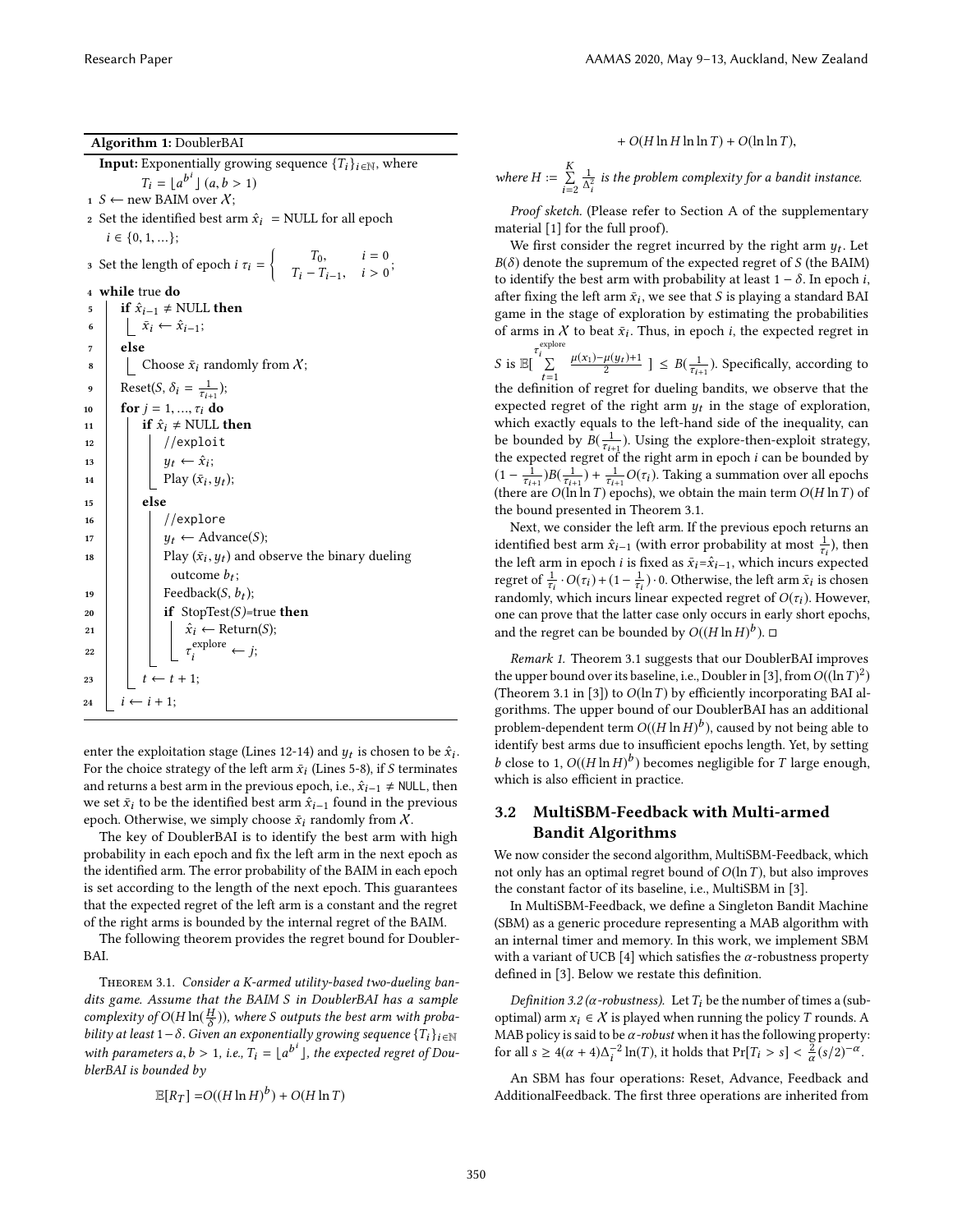#### Algorithm 2: MultiSBM-Feedback

<span id="page-3-0"></span>1 For all  $x \in \mathcal{X}$ :  $S_x$  ← new SBM over  $\mathcal{X}$ , Reset  $(S_x)$ ; 2  $y_0 \leftarrow$  arbitrary element of X;  $t \leftarrow 1$ ; <sup>4</sup> while true do  $5 \mid x_t \leftarrow y_{t-1};$ 6  $y_t \leftarrow \text{Advance}(S_{x_t});$  $\eta$  Play  $(x_t, y_t)$ , observe choice  $b_t^y$ ;  $\begin{array}{c} \mathbf{8} \end{array}$  Feedback $(S_{x_t}, b_t^y);$ 9 if  $x_t \neq y_t$  then 10  $\left[\begin{array}{cc} b_i^x & -1 - b_i^y \end{array}\right]$  AdditionalFeedback $(S_{y_t}, b_t^x)$ ; 11  $t \leftarrow t + 1$ ;

MultiSBM. The last AdditionalFeedback is newly added, and plays an important role in improving the regret. AdditionalFeedback receives an additional feedback sent from some arm and updates the SBM's internal state with the additional feedback.

Algorithm [2](#page-3-0) presents the procedure of MultiSBM-Feedback. Specifically, we operate  $K$  different SBMs in parallel, indexed by the  $K$ elements in X. SBM  $S_x$  ( $x \in X$ ) performs an MAB algorithm via estimating the probabilities of arms in  $X$  to beat arm x. At each time-step  $t$ , we choose the right arm  $y_t$  of the duel  $(x_t, y_t)$  according to the strategy provided by SBM  $S_{x_t}$  and feed back the outcome  $b_t^y(b_t^y = 1$  if  $y_t$  wins against  $x_t$ , otherwise  $b_t^y = 0$ ) to  $S_{x_t}$ . If the two arms are diferent, we invoke AdditionalFeedback to collect outcome  $b_t^x = 1 - b_t^y$  to  $S_{y_t}$  (Lines 9-10). In the next time-step, the right arm  $x_{t+1}$  is chosen to be  $y_t$ . In other words, the right arm in each time-step equals to the left arm in the next time-step.

The key of AdditionalFeedback is to exploit additional feedback from the perspective of  $x_t$ , to augment the information in  $S_{y_t}.$  This is because after one pull, the outcome of  $x_t$  beating  $y_t$  and that of  $y_t$  beating  $x_t$  can be respectively fed back to  $S_{y_t}$  and  $S_{x_t}$ . Thus,  $S_{y_t}$  receives an additional feedback from  $x_t$  without pulling  $x_t$ , which helps  $S_{y_t}$  augment its empirical observations on  $x_t$ . Note that in any SBM  $S_x$ , the empirical observations received from operations Feedback and AdditionalFeedback are independent. Thus, the Chernoff-Hoeffding bound used in our theoretical analysis still holds.

Algorithm [3](#page-3-1) presents the procedure of a SBM.  $\rho_k$  denotes the number of times arm  $x_k \in \mathcal{X}$  has been pulled.  $s_k$  denotes the number of times this SBM receives additional feedback sent from arm  $x_k$ . The operation GetAdditionalFeedback is to obtain an additional feedback sent from some left arm  $x_t$  in Algorithm [2,](#page-3-0) which we label as  $x_j$  in Algorithm [3.](#page-3-1) If no additional feedback is sent to this SBM, GetAdditionalFeedback simply returns NULL. Every time before SBM pulls (advances) an arm, it invokes GetAdditionalFeedback and updates its empirical observations with the additional feedback received from some arm  $x_j$  (Lines 6-9).

<span id="page-3-2"></span>The following theorem bounds the expected regret of MultiSBM-Feedback.

<span id="page-3-1"></span>

| <b>Algorithm 3:</b> Implementation of SBM                                                                                             |
|---------------------------------------------------------------------------------------------------------------------------------------|
| <b>Input:</b> Confidence interval parameter $\alpha$                                                                                  |
| $1 \ \forall x_k \in \mathcal{X}$ , set $\hat{\mu}_k = \infty$ ;                                                                      |
| 2 $\forall x_k \in \mathcal{X}$ , set $\rho_k = 0$ ;                                                                                  |
| $3 \ \forall x_k \in \mathcal{X}$ , set $s_k = 0$ ;                                                                                   |
| $t \leftarrow 1$ ;                                                                                                                    |
| 5 while true do                                                                                                                       |
| $\begin{cases} b^{x_j} = \text{GetAdditionalFeedback}(\text{)}; \\ \text{if } b^{x_j} \neq \text{NULL} \text{ then} \end{cases}$<br>6 |
| $\overline{7}$                                                                                                                        |
| $\hat{\mu}_j = \frac{\hat{\mu}_j \cdot (\rho_j + s_j) + b^{x_j}}{\rho_j + s_j + 1};$<br>$s_j = s_j + 1;$<br>8                         |
| $\boldsymbol{9}$                                                                                                                      |
| Let <i>i</i> be the index maximizing $\hat{\mu}_i + \sqrt{\frac{(\alpha+2)\ln t}{2(\alpha+s_i)}}$ ; // $\frac{x}{0} := 1$<br>10       |
| for any $x$                                                                                                                           |
| Play $x_i$ , update $\hat{\mu}_i$ , increment $\rho_i$ by 1;<br>11                                                                    |
| $t \leftarrow t + 1$ ;<br>12                                                                                                          |
|                                                                                                                                       |

Theorem 3.3. Consider a K-armed utility-based two-dueling bandits game. The expected regret of MultiSBM-Feedback, which imple-ments an SBM defined in Algorithm [3,](#page-3-1) is bounded by

$$
\begin{split} &\mathbb{E}[R_{T}] \leq \min\left\{\sum_{i>1}\frac{(\alpha+2)\Delta_{max}}{\Delta_{i}^{2}}\ln T, \ \sum_{i>1}\frac{2(\alpha+2)}{\Delta_{i}}\ln T\right\} \\ &+ \frac{(\alpha+8)\Delta_{max}}{2\alpha}K + \sum_{j>1}\sum_{i>1}O\Big(\frac{\alpha\Delta_{max}}{\Delta_{j}^{2}}\big(\ln\ln T + \ln K + \ln(\frac{1}{\Delta_{i}})\big)\Big), \end{split}
$$

where  $\Delta_{max} := \max_{i>1} \Delta_i$  and the confidence interval parameter  $\alpha =$  $\max\{3, \frac{\ln K}{\ln \ln T}\}.$ 

Proof sketch. (Please refer to Section B of the supplementary material [\[1\]](#page-8-24) for the full proof).

According to MultiSBM-Feedback (Algorithm [2\)](#page-3-0), the right arm in each time-step equals to the left arm in the next time-step. Thus, in order to bound the total regret, it suffices to bound the number of times the right arm is suboptimal. Because the right arm is advanced by the SBM indexed by the left arm, we consider the regret from two parts, i.e., suboptimal right arms advanced by  $S_{x_1}$ and by  $S_x$  ( $x \neq x_1$ ).

We first analyze the latter part. Because the number of times a suboptimal arm  $x \neq x_1$  being advanced in any SBM is  $O(\ln T)$ , according to the results of UCB  $[4]$ , the number of times x becomes the left arm is  $O(K \ln T)$ , i.e., the internal timer of  $S_x$  ( $x \neq x_1$ ) is order of  $O(K \ln T)$ . Thus, the number of times a suboptimal right arm advanced by  $S_x$  is  $O(\ln(K \ln T))$ .

Next, we analyze the former part. By exploiting the additional feedbacks, we can prove that in  $S_{x_1}$ ,  $\Sigma$  $\sum_{i>1} \rho_i(t) = \sum_{i>1}$  $\sum_{i>1} s_i(t)$  for any internal time *t*. This is because every time  $S_{x_1}$  pulls a suboptimal arm ( $\sum_{i>1} \rho_i(t)$  increments by 1), it must has received an additional feedback before ( $\sum_{i>1} s_i(t)$  increments by 1). Thus, we can prove an expected upper bound of  $O(\ln T)$  for  $\rho_i(t) + s_i(t)$  (i > 1). Therefore, taking a summation over  $i > 1$ , we obtain a tighter upper bound of  $\sum_{i>1} \rho_i(t)$  compared to the original MultiSBM, where the order is still  $O(\ln T)$ , while the constant shrinks by a half.  $\square$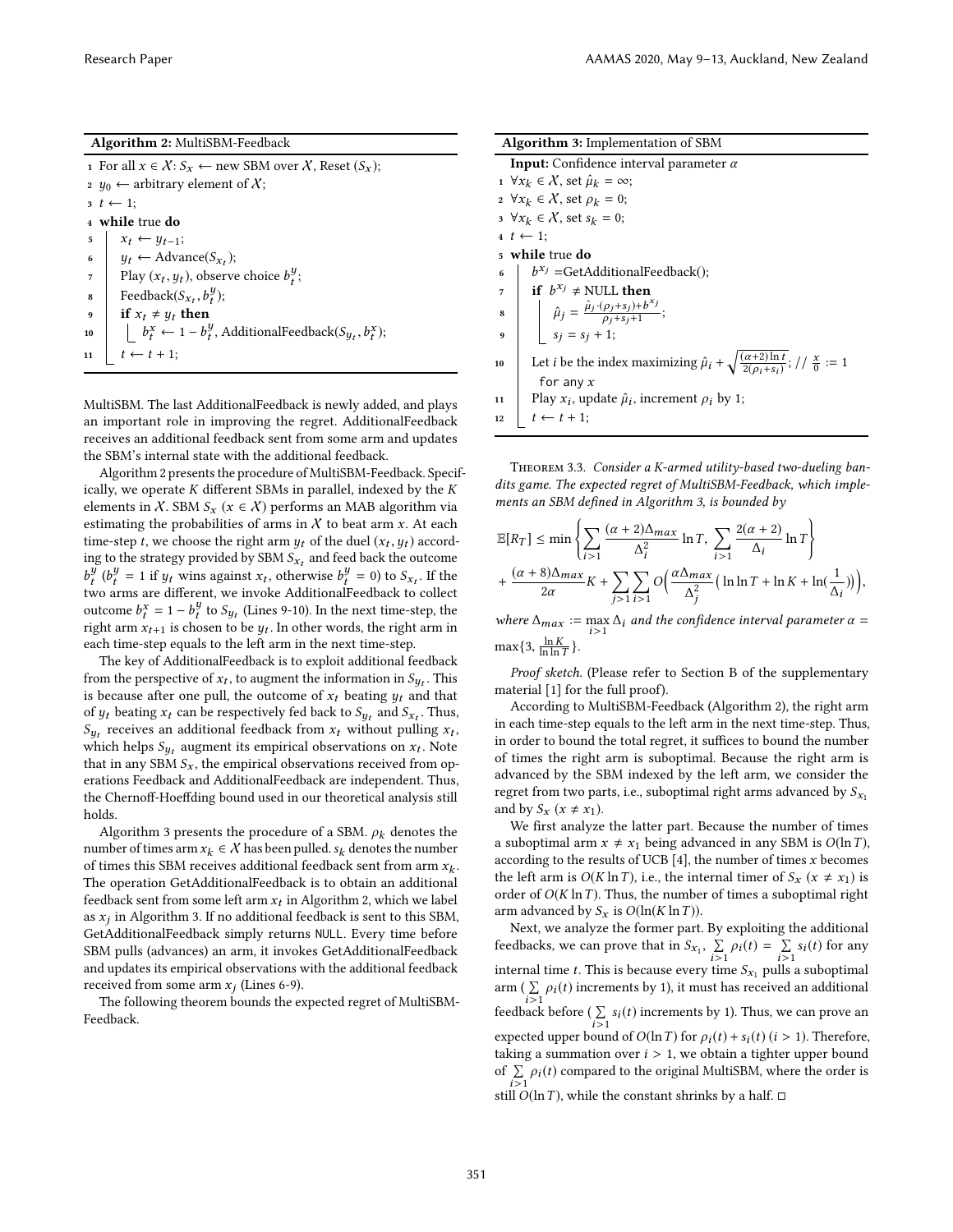Remark 2. Theorem [3.3](#page-3-2) suggests that our MultiSBM-Feedback not only has an optimal regret bound of  $O(\ln T)$ , but also improves the constant factor of its benchmark result in MultiSBM. This improvement is achieved by additionally exploiting the feedback from the duel. Moreover, the regret bound of MultiSBM is comparable to that of UCB [\[4\]](#page-8-1) in a standard MAB setting in terms of both order and factor.

# 4 MULTIRUCB FOR MULTI-DUELING BANDITS

In this section, we consider the general case  $2 \le m \le K$ , where we can simultaneously compare multiple arms. We propose an efficient algorithm, called MultiRUCB, for the general multi-dueling bandit problem. We conduct a finite-time regret analysis and show that the regret of MultiRUCB is  $O(\ln T)$  and tightens as the comparison set size  $m$  increases. To the best of our knowledge, this is the first finite-time regret analysis for multi-dueling bandits.

Algorithm [4](#page-4-0) presents the procedure of MultiRUCB. We define matrix  $W_{K\times K}$  to record the empirical observations, whose *ij*-th entry denotes the number of times we observe  $x_i$  beating  $x_j$   $(x_i, x_j \in \mathcal{X})$ . Motivated by [\[30\]](#page-8-25), we also define the relative upper confidence bound matrix  $U_{K\times K}$ , whose *ij*-th entry optimistically estimates the preference probability  $p_{ij}$ . We maintain a candidate set C which contains potential optimal arms and an empty or singleton set  $B$ which contains the hypothesized optimal arm. Note that the hypothesized optimal arm is removed from  $B$  once it loses to another arm (Line 10). At each time-step  $t$ , we choose the comparison set  $\mathcal{A}_t$  differently according to the size of C. If  $C = \emptyset$  (Lines 8 – 9), we randomly choose *m* different arms into  $\mathcal{A}_t$  from  $\chi$ , which is the trivial case and shown to occur infrequently in our analysis.

Next we discuss three non-trivial cases:

- (a) If  $|C| = 1$ , we are left with a single potential optimal arm  $x_c$ , which is hypothesized to be the optimal arm. We put the single arm into  $\mathcal{B}$  and  $\mathcal{A}_t$  (Lines 11 – 13).
- (b) If  $1 < |C| \le m$ , all potential optimal arms in C can be compared simultaneously. We simply put all of them into  $\mathcal{A}_t$  (Lines 14 – 15).
- (c) If  $|C| > m$ , we cannot put all potential optimal arms into  $\mathcal{A}_t$  at once. To choose m different arms from  $C$ , if  $B$  is not empty, we give priority to the hypothesized optimal arm in  $B$  and choose the other arms uniformly at random. Otherwise, we uniformly and randomly choose m different arms into  $\mathcal{A}_t$  from C (Lines  $16 - 22$ ).

The key of MultiRUCB is to exploit as much information as possible from one pull to target  $\mathcal{A}_t = \{x_1\}$ . C maintains a candidate pool for the potential optimal arms. When  $C$  contains multiple arms, which implies that the confidence region of some suboptimal arms are loose, we explore all of them simultaneously as possible. In the case this cannot be done, we wish to put optimal arm  $x_1$  into  $\mathcal{A}_t$ . Thus, we give priority to the hypothesized optimal arm using the choice strategy define in Lines  $18 - 22$ . This is because  $x_1$  is the most efficient arm to determine the sub-optimality of other arms.

The following theorem provides the regret bound for MultiRUCB.

<span id="page-4-1"></span>Theorem 4.1. Consider a K-armed multi-dueling bandits game, where the number of comparing arms is at most m at every time.

<span id="page-4-0"></span>

| Algorithm 4: MultiRUCB |                                                                                                                                  |  |
|------------------------|----------------------------------------------------------------------------------------------------------------------------------|--|
|                        | <b>Input:</b> $\alpha > \frac{1}{2}$                                                                                             |  |
|                        | $\mathbf{u} \cdot \mathbf{W} = [w_{ij}] \leftarrow \mathbf{0}_{K \times K};$                                                     |  |
|                        | $2 B \leftarrow \varnothing$                                                                                                     |  |
| 3                      | for $t = 1, , T$ do                                                                                                              |  |
| 4                      | $\mathbf{U} := [u_{ij}] = \frac{\mathbf{W}}{\mathbf{W} + \mathbf{W}^T} + \sqrt{\frac{\alpha \ln t}{\mathbf{W} + \mathbf{W}^T}};$ |  |
| 5                      | // Element – wise operation; $\frac{x}{0}$ := 1 for any x                                                                        |  |
| 6                      | $u_{ii} \leftarrow \frac{1}{2}$ for all $i \in \{1, , K\};$                                                                      |  |
| 7                      | $C \leftarrow \{x_c \mid u_{cj} \geq \frac{1}{2}, \forall j \in \{1, , K\}\};$                                                   |  |
| 8                      | if $C = \emptyset$ then                                                                                                          |  |
| 9                      | Randomly choose <i>m</i> different arms for $\mathcal{A}_t$ from $\chi$ ;                                                        |  |
| 10                     | $\mathcal{B} \leftarrow \mathcal{B} \cap C$                                                                                      |  |
| 11                     | if $ C  = 1$ then                                                                                                                |  |
| 12                     | $\left  \begin{array}{c} \mathcal{B} \leftarrow C; \\ \mathcal{A}_t \leftarrow C; \end{array} \right.$                           |  |
| 13                     |                                                                                                                                  |  |
| 14                     | if $1 <  C  \leq m$ then                                                                                                         |  |
| 15                     | $  \mathcal{A}_t \leftarrow C;$                                                                                                  |  |
| 16                     | if $ C  > m$ then                                                                                                                |  |
| 17                     | Choose <i>m</i> different arms for $\mathcal{A}_t$ from C using the                                                              |  |
|                        | following strategy:                                                                                                              |  |
| 18                     | if $\mathcal{B} = \varnothing$ then                                                                                              |  |
| 19                     | Uniformly choose m different arms for $\mathcal{A}_t$ from                                                                       |  |
|                        | C:                                                                                                                               |  |
| 20                     | else                                                                                                                             |  |
| 21                     | With probability of $\frac{1}{2}$ , add $x_c \in \mathcal{B}$ into $\mathcal{A}_t$ and                                           |  |
|                        | uniformly add $x_c \in C \setminus B$ into $\mathcal{A}_t$ ;                                                                     |  |
| 22                     | With probability of $\frac{1}{2}$ , uniformly choose <i>m</i>                                                                    |  |
|                        | different arms for $\mathcal{A}_t$ from $C \setminus \mathcal{B}$ ;                                                              |  |
| 23                     | Play $\mathcal{A}_t$ and observe all pairwise feedback in $\mathcal{A}_t$ ;                                                      |  |

Given  $\alpha > 1$ , the expected regret of MultiRUCB is bounded by

increment  $w_{jk}$  or  $w_{kj}$  depending on which arm wins;

24 For any pairwise feedback between  $x_j, x_k \in \mathcal{A}_t$ ,

$$
\mathbb{E}[R_T] \le \left[ \left( \frac{2(4\alpha - 1)K^2}{2\alpha - 1} \right)^{\frac{1}{2\alpha - 1}} \frac{2\alpha - 1}{\alpha - 1} \right] \Delta_{max}
$$
  
+ min $\left\{ D\Delta_{max} \ln T, \right\}$   

$$
(8 + 2D \ln 2D) \Delta_{max} + \frac{m + 1}{m - 1} \sum_{i > 1} \frac{4\alpha \Delta_{max}}{\Delta_i^2} \ln T \right\},
$$
  

$$
e D := \sum_{i > 1} \frac{4\alpha}{\Delta_i^2} + \sum_{1 < i < j} \frac{4\alpha}{C_m^2 \Delta_{ij}^2} \text{ and } C_m^2 := \frac{m(m - 1)}{2}.
$$

Proof sketch. (Please refer to Section C of the supplementary material [\[1\]](#page-8-24) for the full proof).

We see that after  $C(\delta) := \left(\frac{(4\alpha - 1)K^2}{(2\alpha - 1)\delta}\right)$  $\overline{(2\alpha-1)\delta}$  $\int_{0}^{\frac{1}{2\alpha-1}}$  time-steps, any preference probability  $p_{ij}$  ( $x_i, x_j \in \mathcal{X}$ ) will lie in its estimated confidence interval with probability at least  $1 - \delta$  (Lemma 1 in [\[30\]](#page-8-25)). Thus, with probability at least  $1 - \delta$ , after  $C(\delta)$  time-steps,  $x_1$  exists in

 $where$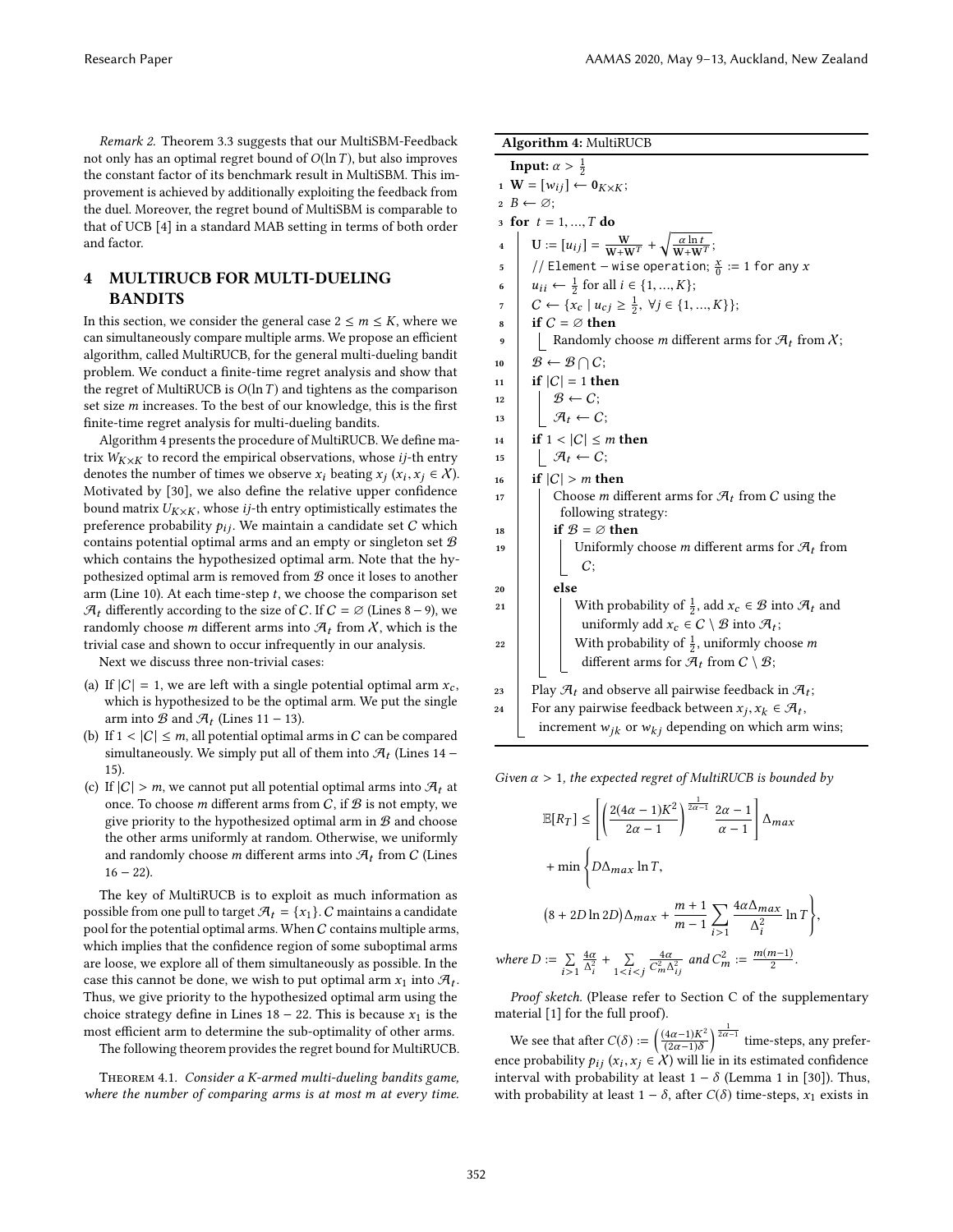$C(u_{1i} \ge p_{1i} \ge \frac{1}{2}, \forall i$ ). In order to bound the regret after  $C(\delta)$ time-steps, it suffices to bound the number of times cases (b) or  $(c)$ occurs. For ease of notation, we define two subcases  $(c-1)$  and  $(c-2)$ of case (c). They respectively refer to the two situations where  $x_1$ is added to  $\mathcal{A}_t$  and not.

We first bound the sum of the number of times case (b) and case (c-1) occur. Let  $N_{1i}(t)$   $(i > 1)$  denote the number of dueling outcomes between  $x_1$  and  $x_i$  we have observed, between time  $C(\delta) + 1$  and t. After  $C(\delta)$  time-steps, every time case (b) occurs, we can observe at least one outcome of duel between  $x_1$  and some  $x_i$   $(i > 1)$  ( $\sum_{i \geq 1} \widetilde{N}_{1i}(t)$ i>1 increments by 1). Every time case (c-1) occurs, we can observe outcomes of  $m - 1$  duels between  $x_1$  and  $x_i$  ( $i > 1$ ) ( $\sum$  $\sum_{i>1} N_{1i}(t)$ increments by  $m - 1$ ). According to the definition of C, we can prove  $\widetilde{N}_{1i}(t) \leq \frac{4\alpha}{\Delta_i^2} \ln t$ . Thus, taking a summation over  $i > 1$ , the total number of times case (b) and case (c-1) occur, between time  $C(\delta) + 1$  and t, is bounded by  $\sum_{i>1} \widetilde{N}_{1i}(t) \leq \sum_{i>1}$  $\frac{4\alpha}{\Delta_i^2}$  ln t.

Next we bound the number of times case (c-2) occurs. We use  $\widetilde{N}_{ij}(t)$  (1 < *i* < *j*) to denote the number of dueling outcomes between  $x_i$  and  $x_j$  we have observed between time  $C(\delta)$ +1 and t. After  $C(\delta)$  time-steps, every time case (c-2) occurs, we can observe outcomes of  $C_m^2$  duels between  $x_i$  and  $x_j$   $(x_i, x_j \in \mathcal{X} \setminus \{x_1\}, x_i \neq x_j)$ , i.e.,  $\sum$  $\sum_{1 \leq i \leq j} \widetilde{N}_{ij}(t)$  increments by  $C_m^2$ . According to the definition of C, we can prove  $\widetilde{N}_{ij}(t) \leq \frac{4\alpha}{\Delta_{ij}^2} \ln t$ , implying  $\sum_{1 \leq i \leq j} \widetilde{N}_{ij}(t) \leq \sum_{1 \leq i \leq j}$  $\frac{4\alpha}{\Delta_{ij}^2}$  ln t. Since each occurrence of case (c-2) increments  $\sum_{1 \le i \le j} \widetilde{N}_{ij}(t)$  by  $C_m^2$ , the number of times case (c-2) occurs between time  $C(\delta) + 1$  and *t* is bounded by  $\sum_{1 \leq i \leq j}$  $\frac{4\alpha}{C_m^2 \Delta_{ij}^2}$  ln  $t$ . Therefore, we obtain the term  $D\Delta_{max}$  ln T in Theorem [4.1.](#page-4-1)

Another term  $(8+2D\ln 2D)\Delta_{max} + \frac{m+1}{m-1}\sum_{i=1}^{m}$  $i > 1$  $\frac{4\alpha\Delta_{max}}{\Delta_i^2}$  ln *T* in Theorem [4.1](#page-4-1) can be obtained by exploiting a geometric distribution with success probability  $\frac{1}{2}$ , following the procedures in [\[30\]](#page-8-25). Specifically, we first need to investigate when  $\mathcal B$  is set. Define  $\widetilde T_{\delta}$  as the smallest time satisfying  $\widehat{T}_\delta > C(\frac{\delta}{2}) + D \ln \widehat{T}_\delta$  , where  $\widehat{T}_\delta$  is guaranteed to exist because the left side of the inequality grows linearly with  $\widehat{T}_{\delta}$  and the right side grows logarithmically. It is easy to prove  $\widehat{T}_{\delta} \leq 2C(\frac{\delta}{2}) + 2D \ln 2D$ . According to the definition of  $\widehat{T}_{\delta}$ , with probability at least 1 –  $\frac{\delta}{2}$ , there exists a time  $T_{\delta} \in (C(\frac{\delta}{2}), \widehat{T}_{\delta}]$  when case (a) occurs. This implies that with probability at least 1 –  $\frac{\delta}{2}$ ,  $\mathcal{B}$ has been set as  $\mathcal{B} = \{x_1\}$  from time  $T_\delta$  on.

Then, we know that from time  $T_{\delta}$  on, if MultiRUCB carries out case (c), case(c-1) will occur with probability of  $\frac{1}{2}$ . Let  $\widehat{N}^b(t)$ ,  $\widehat{N}_1^c(t)$  and  $\widehat{N}_2^c(t)$  denote the number of times case (b), (c-1) and (c-2) occur between time  $T_{\delta}$  + 1 and t, respectively. We also introduce two sets of random variables,  $\{\tau_0,\tau_1,\tau_2,\ldots\}$  and  $\{n_1,n_2,\ldots\}.$  Define  $\tau_0 := T_\delta$  and  $\tau_l$  as the  $l^{th}$  time case (c-1) occurs after time  $T_\delta.$  Define  $n_l$  as the number of times case (c-2) occurs between  $\tau_{l-1}$  and  $\tau_l$ . Similar to the above analysis, we can prove that with probability at least 1 –  $\frac{\delta}{2}$ , between time  $T_{\delta}$  + 1 and *t*, case (c-1) occurs at most  $L_1^c(t) := \sum_{i \geq 0}$  $i > 1$  $\frac{4\alpha}{(m-1)\Delta_i^2}$  ln *t* times. Moreover, with probability at least 1 –  $\frac{\delta}{2}$ , for any time  $t > T_{\delta}$ , if case (c-1) has occurred  $L_1^c(t)$  times,

all suboptimal arms  $x_i$   $(i > 1)$  satisfy  $u_{i1} < \frac{1}{2}$  and case (c-2) cannot occur. Thus, we can bound  $\widehat{N}_2^c(t)$  by  $L_1^c(t)$  $\sum_{l=1}^{\infty} n_l$ . Since  $n_l$  counts the number of times it takes for case (c) to produce one case (c-1), we can use the conclusion about geometric random variables to bound  $L_1^c(t)$ 

 $\sum_{l=1}$  *n*<sub>*l*</sub>. Therefore, we have that with probability at least 1 –  $\delta$ ,

 $\forall t > T_{\delta}, \ \widehat{N}_2^c(t) \leq$  $L_1^c(t)$  $\sum_{l=1}^n n_l \leq 2 \sum_{i>1}$  $i > 1$  $\frac{4\alpha}{(m-1)\Delta_i^2} \ln t + 4 \ln \frac{2}{\delta}$ . Taking summation over  $T_{\delta}$ ,  $\widehat{N}^b(t)$ ,  $\widehat{N}_1^c(t)$  and  $\widehat{N}_2^c(t)$ , we obtain the term  $(8 + 2D \ln 2D) \Delta_{max} + \frac{m+1}{m-1} \sum_{n=1}^{n}$  $i > 1$  $\frac{4\alpha\Delta_{max}}{\Delta_i^2}$  ln T in Theorem [4.1.](#page-4-1)

At last, integrating the confidence term with respect to  $\delta$ , we obtain the expected regret bound in Theorem [4.1.](#page-4-1) □

Remark 3. Theorem [4.1](#page-4-1) suggests that compared to the two-dueling bandit solutions, MultiRUCB has the same  $O(\ln T)$  regret. However, by exploiting more information from one pull, the regret bound of MultiRUCB tightens as the comparison set size  $m$  increases, which is unachievable through only repeating existing two-dueling bandit solutions. This implies that our extension of the algorithm and finite-time analysis from two-dueling to multi-dueling is non-trivial and useful. Moreover, to the best of our knowledge, MultiRUCB is the first algorithm providing a finite-time regret analysis for multi-dueling bandits.

# <span id="page-5-0"></span>5 EXTENSION OF THE LINK FUNCTION

Our analysis of DoublerBAI and MultiSBM-Feedback assumes the linear link function  $\phi(\mu(x_i), \mu(x_j)) := \frac{\mu(x_i) - \mu(x_j) + 1}{2}$ . In this section, we generalize the linear link function to more general non-utilitybased models in [\[27\]](#page-8-6).

It can be verified that our analysis still holds when  $\Delta(\cdot, \cdot)$  satisfies the following property:

*Property 1.* For some  $\gamma > 0$  and any two arms  $x_i, x_j \in \mathcal{X}$ ,

$$
\Delta(x_1, x_i) \le \gamma(\Delta(x_1, x_j) - \Delta(x_i, x_j)).
$$

This property holds for a wide family of  $\Delta(\cdot, \cdot)$ . The main idea is that our analysis holds if the regret in the dueling bandits problem can be bounded by the regret seen by the BAIM (in Doubler) and SBM (in MultiSBM-Feedback) with some positive γ. The effect of γ on the regret bound of DoublerBAI and MultiSBM-Feedback is shown in the following corollaries:

COROLLARY 5.1. Consider a K-armed two-dueling bandits game, in which  $\Delta(\cdot, \cdot)$  satisfies Property 1 with parameter  $\gamma$ . Assume that the BAIM S in Line 1 of DoublerBAI has a sample complexity of  $O(H \ln(\frac{H}{\delta}))$ , where S outputs the best arm with probability at least 1− $\delta$ . Given an exponentially growing sequence  $\{T_i\}_{i \in \mathbb{N}}$  of parameters  $a, b > 1$  (i.e.,  $T_i = \lfloor a^{b^i} \rfloor$ ), the expected regret of DoublerBAI is bounded by

$$
\mathbb{E}[R_T] = O((H \ln H)^b) + O(H \ln T)
$$
  
+ O(H \ln H \ln \ln T) + O(\ln \ln T),

where  $H := \sum_{i=1}^{K}$  $i=2$  $\frac{1}{\Delta_i^2}$  is the problem complexity for a bandit instance.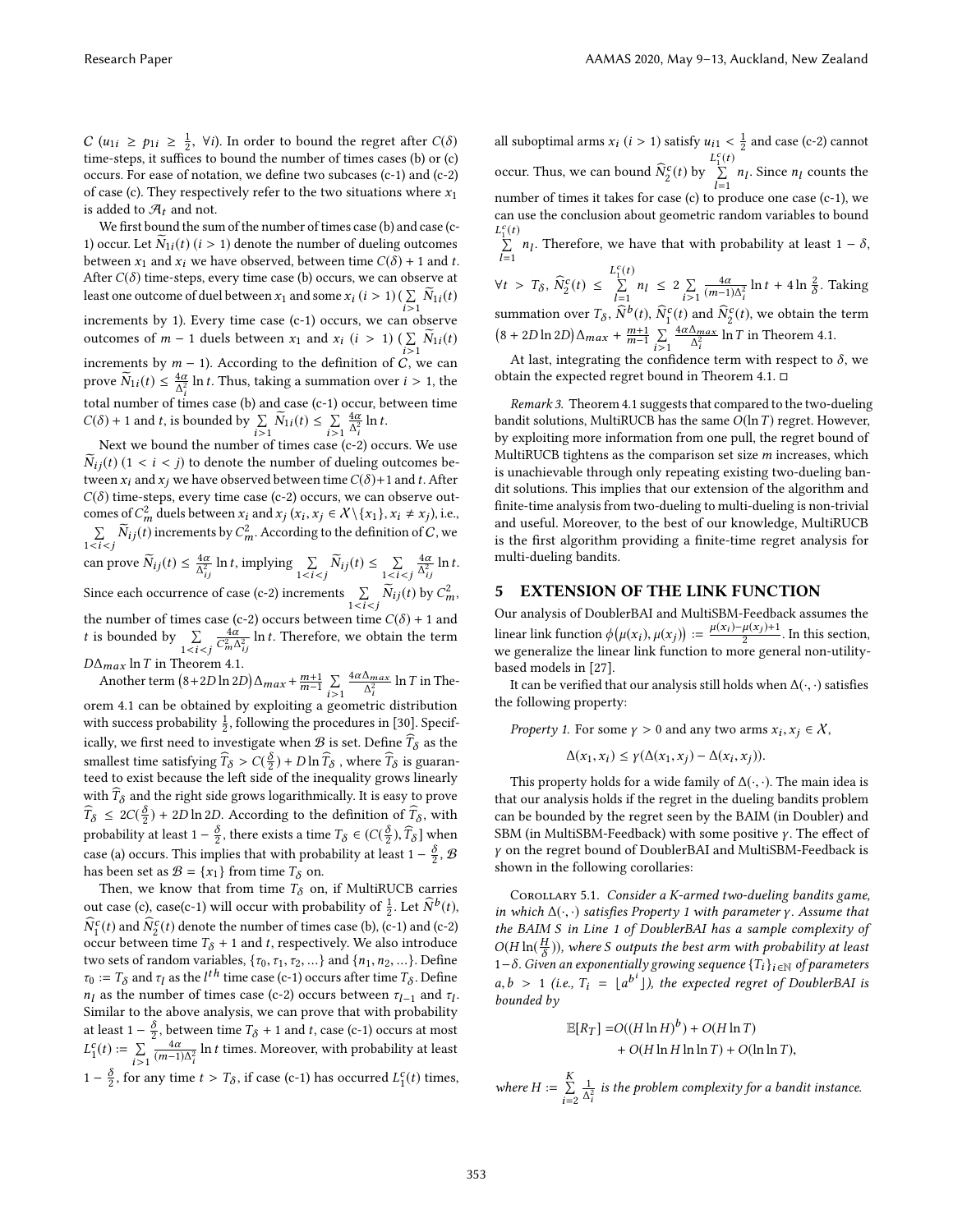<span id="page-6-0"></span>

Figure 1: Regret results of two-dueling bandits on the synthetic (a-e) and MSLR (f) dataset.

COROLLARY 5.2. Consider a K-armed two-dueling bandits game, in which  $\Delta(\cdot, \cdot)$  satisfies Property 1 with parameter γ. The expected regret of MultiSBM-Feedback, which implements an SBM defined in Algorithm [3,](#page-3-1) is bounded by

$$
\begin{split} \mathbb{E}[R_{T}] &\leq \min\left\{\sum_{i>1}\frac{(\alpha+2)\Delta_{max}}{\Delta_{i}^{2}}\ln T,\ \sum_{i>1}\frac{2(\alpha+2)}{\Delta_{i}}\ln T\right\}+\\ &\frac{(\alpha+8)\Delta_{max}}{2\alpha}K+\sum_{j>1}\sum_{i>1}\mathcal{O}\Big(\frac{\gamma\alpha\Delta_{max}}{\Delta_{j}^{2}}\big(\ln\ln T+\ln K+\ln(\frac{1}{\Delta_{i}})\big)\Big), \end{split}
$$

where  $\Delta_{max} := \max_{i>1} \Delta_i$  and the confidence interval parameter  $\alpha =$  $\max\{3, \frac{\ln K}{\ln \ln T}\}.$ 

Note that  $\gamma$  does not affect the regret bound of DoublerBAI and the main term in the regret bound of MultiSBM-Feedback. This is because when fixing  $x_j = x_1$  in Property 1,  $\gamma$  just vanishes and does not afect our analysis.

### 6 EXPERIMENTS

We conduct experiments for two-dueling bandits and multi-dueling bandits on both the synthetic and real-world datasets. In our synthetic datasets, the expected utilities of K arms are set as  $\mu(x_1) = 0.8$ and  $\mu(x_2), ..., \mu(x_K)$  forming a geometric sequence with  $\mu(x_2)$  = 0.7,  $\mu(x_K) = 0.2$ . Moreover, besides the linear link function, we also conduct experiments for two additional link functions, natural and

logit, which are respectively defined as follows:

$$
\phi_{\text{natural}}(\mu(x_i), \mu(x_j)) := \frac{\mu(x_i)}{\mu(x_i) + \mu(x_j)},
$$

$$
\phi_{\text{logit}}(\mu(x_i), \mu(x_j)) := \frac{1}{1 + \exp(\mu(x_j) - \mu(x_i))}.
$$

For the real-world dataset, we use the Microsoft Learning to Rank (MSLR) dataset [\[17\]](#page-8-20) in information retrieval, which contains querydocument pairs labeled with relevance scores. Our setup follows that of [\[29\]](#page-8-26), which estimates a preference matrix for 136 rankers. Each ranker can be regarded as an arm in dueling bandits since it is a function mapping a query of the user to a document ranking. We use a submatrix of 24 rankers selected from the full preference matrix. We remark here that the choice of  $K = 24$  here is made to ensure a total order of the chosen arms (since their relations are obtained from a preference matrix), such that the existence of an optimal arm is guaranteed. The presented results are averaged over 50 independent runs for each algorithm.

# 6.1 Two-dueling Bandits Experiments

For the special case of our general setting, i.e., two-dueling bandits, we compare DoublerBAI and MultiSBM-Feedback with their baselines Doubler and MultiSBM [\[3\]](#page-8-19), and other state-of-the-art algorithms including IF [\[27\]](#page-8-6), BTM [\[28\]](#page-8-27), SAVAGE [\[24\]](#page-8-28) and SCB in [\[29\]](#page-8-26). For DoublerBAI, we choose the LUCB algorithm in [\[13\]](#page-8-21) as the BAIM, and set parameters  $a = 10$ ,  $b = 1.1$ . For the finite-horizon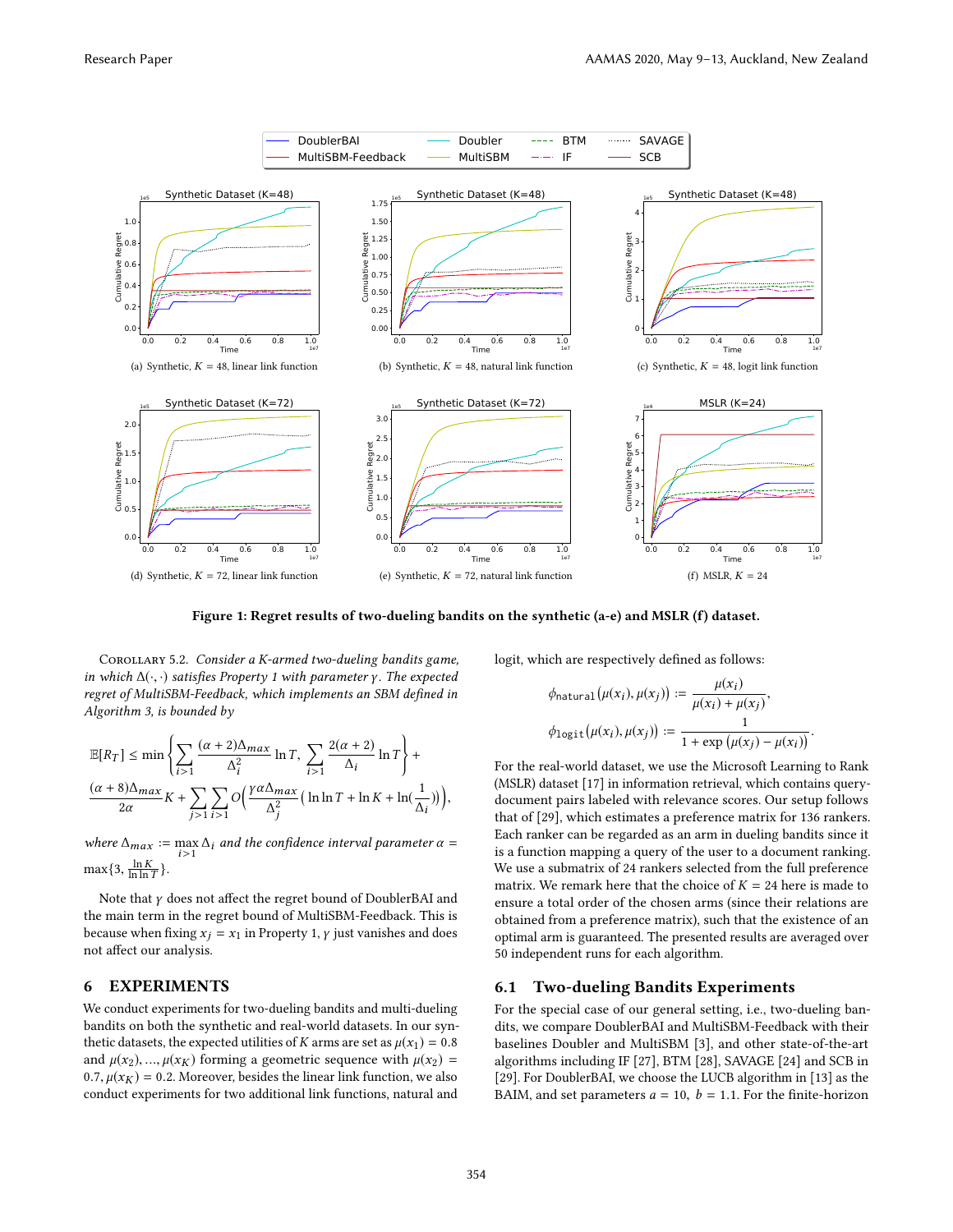<span id="page-7-0"></span>

Figure 2: Regret results of multi-dueling bandits on the synthetic (a-b) and MSLR (c-d) dataset. The results are obtained using the linear link function.

algorithms, IF, BTM and SAVAGE, we obtain each point of their regret curves by resetting the horizon to the corresponding time value. As shown in Fig. [1,](#page-6-0) DoublerBAI and MultiSBM-Feedback not only achieve signiicant improvements over their baselines, Doubler and MultiSBM, but also outperform the other state-of-the-art algorithms. In particular, compared to MultiSBM, MultiSBM-Feedback reduces the regret by approximately a half, which matches our theoretical analysis.

## 6.2 Multi-dueling Bandits Experiments

For the general multi-dueling bandit setting, we compare Multi-RUCB with three state-of-the-art algorithms including MDB [\[8\]](#page-8-8), IndSelfSparring [\[22\]](#page-8-9) and MultiSparring (the multi-dueling extension of Sparring [\[3\]](#page-8-19)). Fig. [2](#page-7-0) plots the average cumulative regrets for 50 independent runs in the cases  $m = 8$  and  $m = 16<sup>3</sup>$  $m = 16<sup>3</sup>$  $m = 16<sup>3</sup>$ . In addition, the variances of cumulative regrets at the  $10^6$  timestep corresponding to Fig. [2](#page-7-0) (a-d) are also presented in Section D of the supplementary material [\[1\]](#page-8-24) due to the space limit. The experimental results show that our MultiRUCB not only achieves the best regret performance, but also ensures the smallest variances among all the compared algorithms on both the synthetic and MSLR dataset. This demonstrates the superiority of MultiRUCB in practice, compared to existing algorithms for multi-dueling bandits. Moreover, among

all the compared algorithms, MultiRUCB is the only algorithm possessing a finite-time analysis.

#### 7 CONCLUSION

In this work, we study a general multi-dueling bandit problem, which has extensive real-world applications involving simultaneous duels of multiple options. For the special case of our setting, two-dueling bandits, we propose two efficient algorithms Doubler-BAI and MultiSBM-Feedback, both achieving  $O(\ln T)$  regret and outperforming existing algorithms. For the general multi-dueling bandits, we propose MultiRUCB and provide the first finite-time analysis for the problem. We prove that MultiRUCB achieves an  $O(\ln T)$  regret. We also show that its regret improves as the capacity of the comparison set increases. Our experimental results based on both synthetic and real-world datasets demonstrate the performance superiority of our algorithms, compared to other stateof-the-art algorithms.

# ACKNOWLEDGMENTS

The work is supported in part by the National Natural Science Foundation of China Grant 61672316, the Zhongguancun Haihua Institute for Frontier Information Technology and the Turing AI Institute of Nanjing.

 $^3$  The results are similar for other  $\boldsymbol{m}$  values.